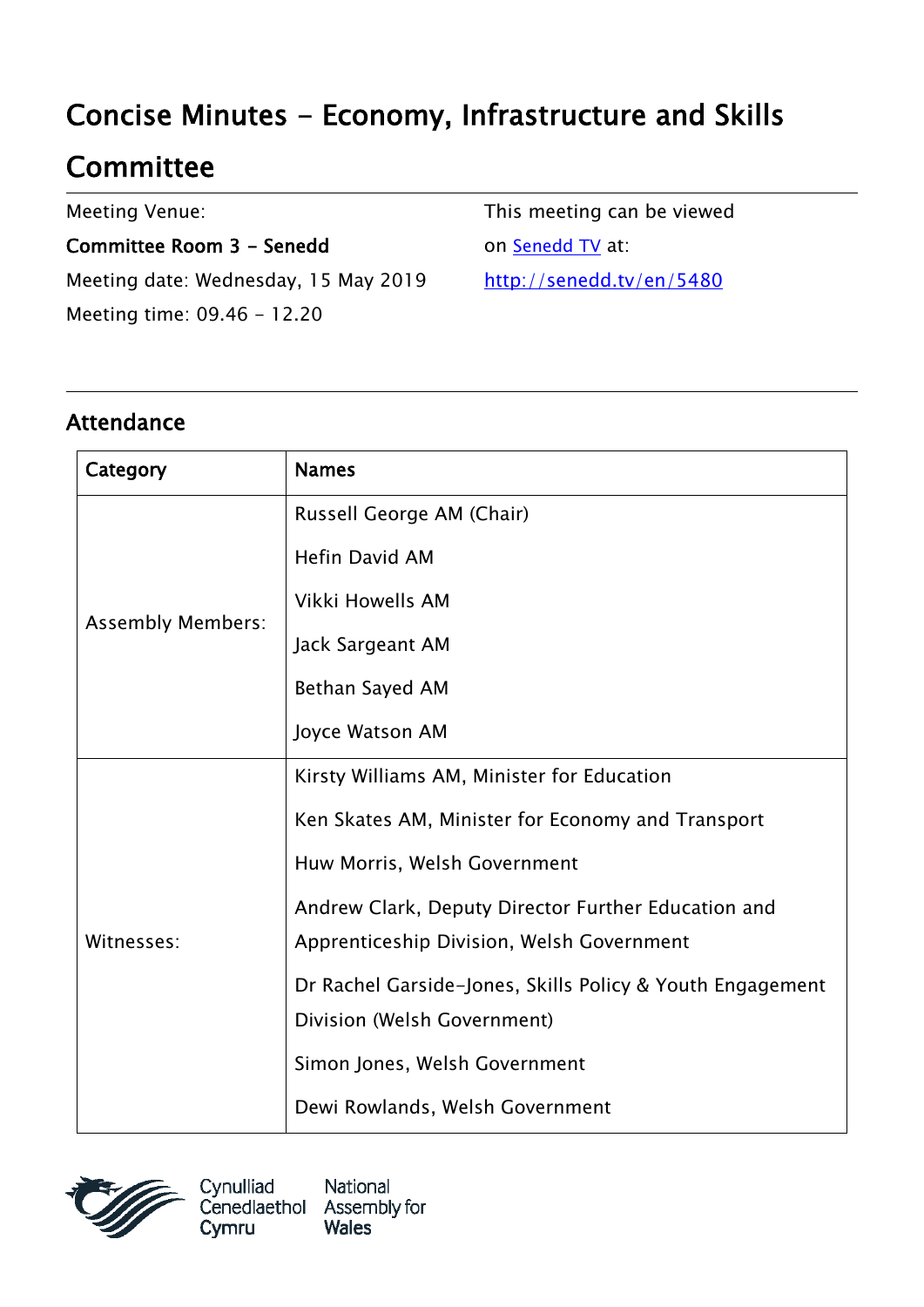| Committee Staff: | Gareth Price (Clerk)                 |
|------------------|--------------------------------------|
|                  | Robert Lloyd-Williams (Deputy Clerk) |
|                  | Chloe Corbyn (Researcher)            |
|                  | Phil Boshier (Researcher)            |
|                  |                                      |

## 1 Introductions, apologies, substitutions and declarations of interest

- 1.1 Apologies were received by David Rowlands AM
- 1.2There were no substitutions or declarations of interest

## 2 Paper(s) to note

#### 2.1 Welsh Government response to the Autumn Rail Committee report

2.1.1 The correspondence was noted by the Committee

#### 2.2 Transport for Wales response to the Autumn Rail Committee report

2.2.1 The correspondence was noted by the Committee

## 3 Ministerial Scrutiny - Regional Skills Partnerships

3.1 Kirsty Williams AM, Ken Skates AM, Huw Morris, Andrew Clark and Rachel Garside-Jones answered questions from Committee Members

3.2 The Minister for Economy and Transport agreed to provide further details on the SQW report on RSPs, the employer engagement diagram and the example of a funding template.

## 4 Motion under Standing Order 17.42 (vi) to resolve to exclude the public from item 5

4.1 The Committee agreed the motion